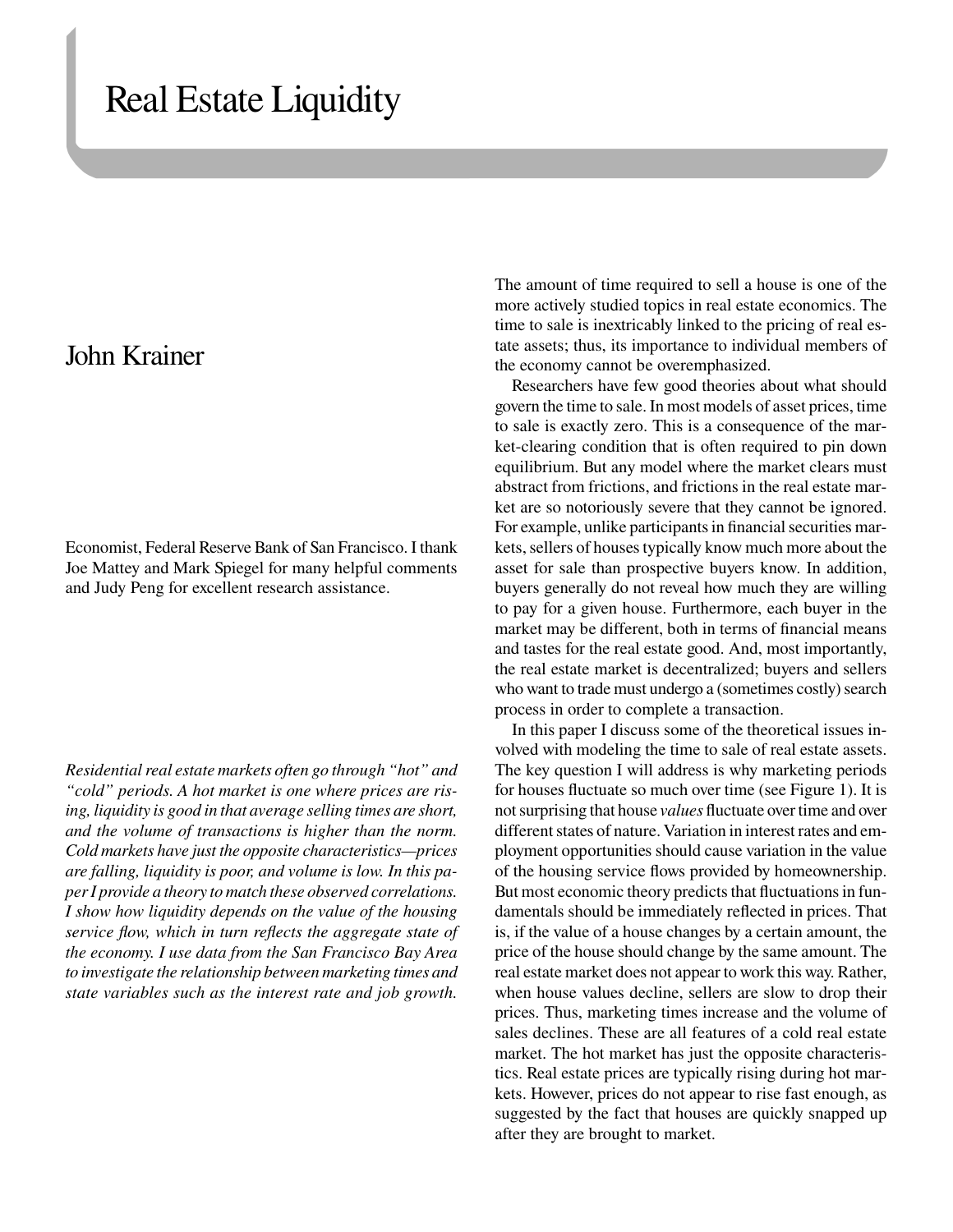#### FIGURE 1

#### AVERAGE TIME ON MARKET IN SELECTED BAY AREA MUNICIPALITIES



SOURCE: East Bay Regional Data

The model developed in this paper is similar in structure to search models developed for real estate markets by Arnott (1989), Wheaton (1990), and Williams (1995). Stein (1995) also studies hot and cold real estate markets, but from a very different perspective. In Stein's model, cold markets arise from credit market frictions. Whereas in this paper, hot and cold markets arise from search frictions and asymmetric information.

The paper is organized as follows. In the first section, I outline a theory of real estate prices and liquidity that captures the hot and cold markets phenomenon. The model used here is a search-theoretic model where prices and liquidity are derived from the maximizing behavior of both buyers and sellers. Agents who live in houses consume housing services or housing dividends. Trade in houses takes place because individuals are vulnerable to idiosyncratic shocks that sever the match with their house. This might happen because of a change in household size or a job transfer. When an agent loses his match, he moves out immediately and puts the old house up for sale. As a seller, the agent prices the house so as to maximize the expected value of having the house on the market. At the same time, the agent is temporarily homeless and must search for a new house to live in. As a potential buyer, the agent searches until he

finds a house that offers him enough utility net of price to warrant leaving the market. Since both buyers and sellers are optimizing, price and liquidity are determined endogenously. When the per period housing service flow is allowed to vary, liquidity also varies so as to match the observed correlations between prices, liquidity, and sales volume.

In Section II, I use data from the San Francisco Bay Area housing market to investigate the determinants of time on the market. In this empirical exercise, the intent is not to test hypotheses or even to select between different models of the real estate transaction. Rather, the exercise is a reduced form investigation into the relationship between time on the market and certain economic variables and asks whether these relationships are consistent with the theory developed in Section I.

# I. THEORETICAL MODELS OF TIME ON THE MARKET

The basic structure of a search model is a setting where a large number of agents engage in bilateral trade. The central assumption is that agents do not gather in a single market place where they view all assets for sale. Rather, agents form expectations about the kinds of transactions that are feasible in the economy and then meet potential trading partners sequentially. The challenge is to characterize agents' decision rules in this environment. For example, based on the expectations a seller might have of how much buyers are willing to pay for a house, the seller must decide when to accept a bid and when to reject it. The fundamental tradeoff for a seller, then, is to weigh the benefits of further searching against the costs of delaying the sale. The benefits of continued searching are obvious: a buyer may arrive who attaches greater value to the house. The delay associated with continued search can be costly because (a) the agent delays consumption and (b) once the agent rejects an offer, it is uncertain when, if ever, the next "good" offer will arrive.

#### *A One-sided Search Problem*

A simple example may help illuminate the basic structure of the search model.<sup>1</sup> Suppose that an agent with a house for sale receives bids on the house one at a time. The agent believes that house prices are drawn from the continuous distribution *F* and that draws from the distribution of prices (i.e., offers) are i.i.d. For simplicity, assume that once the agent has sold his house, he takes the cash from sale and exits the economy.

<sup>1.</sup> This section borrows from Lippman and McCall (1986) and Sargent (1987).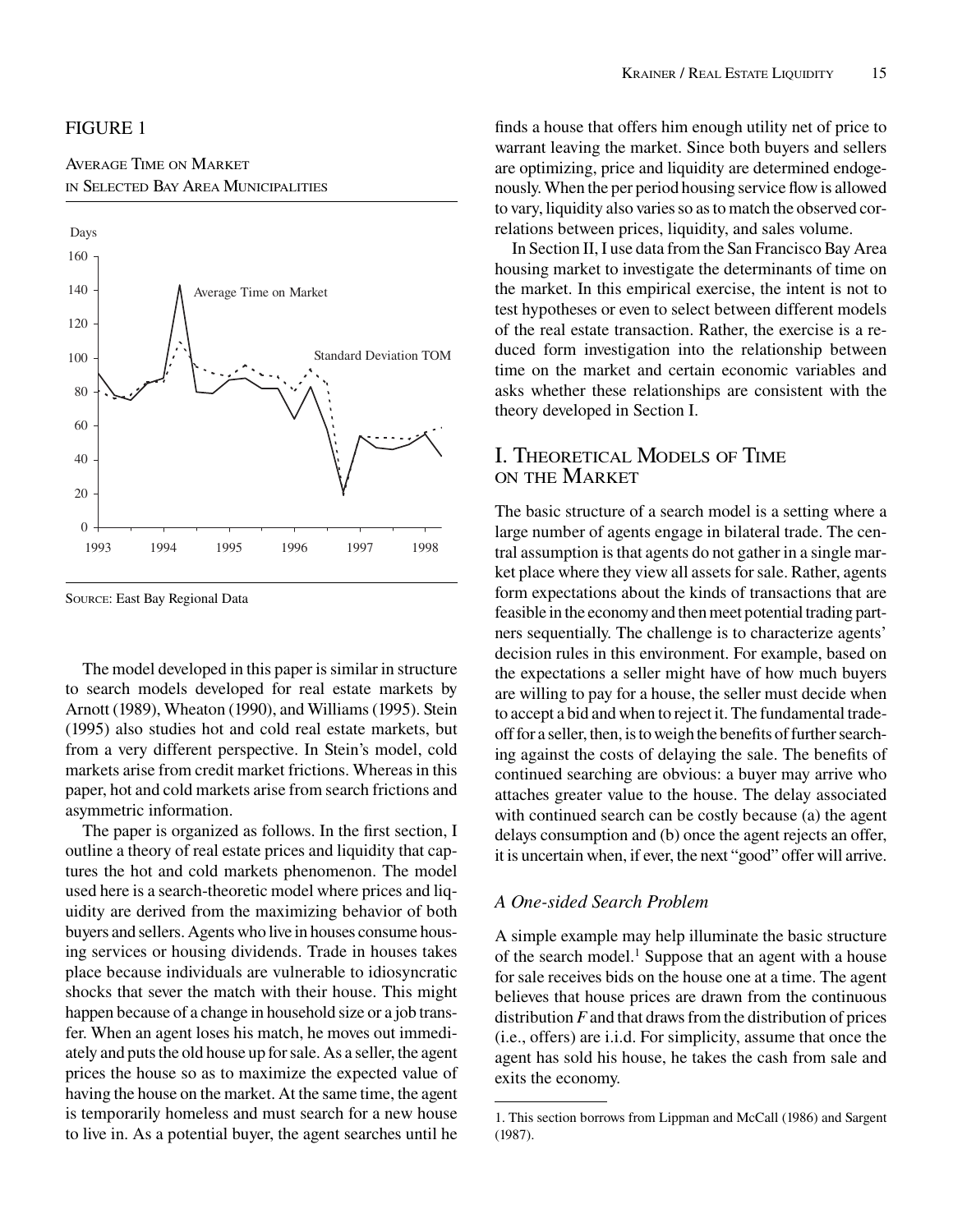The lifetime expected utility of a seller with offer price *p* in hand can be expressed recursively by

(1) 
$$
v(p) = \max \bigg[ p, \beta \int_0^\infty v(y) dF(y) \bigg].
$$

Lifetime expected utility is either the price *p* the seller receives from an immediate sale or it is the discounted expected utility of putting the house up for sale next period —whichever is greater. The parameter  $β$  is the seller's discount factor.

Equation (1) is an example of a Bellman's equation. Note that *v* is increasing in *p* and that the quantity  $\beta \int_0^\infty v(y) dF(y)$ is a constant. It follows that there exists a price *p\**, called the *reservation price,* such that

(2) 
$$
p^* = \beta \int_0^\infty v(y) dF(y) .
$$

The optimal decision rule in this problem is for sellers to accept all offers at least as high as *p\** and to reject all offers below *p\**.

This search model is flexible. It should be apparent that it is possible to set up the problem from either the buyer's or the seller's perspective. The important point to notice, however, is that the model implies that time on the market depends solely on *F,* the distribution of the bid arrival process. It is legitimate to ask where the seller's beliefs about *F* actually come from. If buyers were to realize that sellers accepted all offers above  $p^*$ , then no buyer would ever offer more than *p\**. This type of equilibrium quickly collapses when parties on both sides of the transaction are allowed to behave optimally.

#### *A Two-sided Search Problem*

A more natural way to model trade in housing markets is to view both buyers and sellers as searchers. Towards this end, I will sketch the outline of a two-sided search model.<sup>2</sup> Suppose that houses, like any asset, have value because they produce a flow of services and assume that this service flow accrues to the homeowner each period for as long as the owner lives there. If the owner leaves the house, then the house ceases to yield a service flow and the owner proceeds to sell the house and look for a new house himself. Thus, when an agent leaves the house, the decisionmaking problem is to specify a pricing rule for the old house and a search strategy that will be utility maximizing. To make the problem interesting, assume that not all agents have the same preferences for houses that they visit. Differences in housing tastes imply that the search process may take time.

2. This model and its properties are developed in Krainer and LeRoy (1998).

Proceeding more formally, assume there are a large number of risk-neutral agents in an economy where the traded goods consist of a consumption good and houses. The consumption good serves as the numeraire. There is no new construction and no depreciation of the existing housing stock. An agent who owns and lives in a house enjoys a per period housing service flow, ε, that is constant for as long as an agent stays in the house. When an agent vacates a house and searches for a new one, she draws a new ε from the uniform distribution  $F$  on the interval  $[0,1]$ .<sup>3</sup> Draws from this distribution by potential buyers are independent.

Trade in houses occurs because agents lose their "match" with their houses. This happens for purely exogenous reasons (e.g., the arrival of children, the departure of children), and occurs with probability  $1 - \pi$  each period. For the moment, this is the only kind of uncertainty in the model. Once a homeowner loses the match, the house ceases to provide a service flow to its owner, and the owner puts it on the market, attempting to sell it for as much as possible.

Each period, a potential buyer visits the empty house. At this time, she draws from *F* and determines how much she likes the house. The seller sets a take-it-or-leave-it price before he learns anything about the buyer.<sup>4</sup> It is assumed that buyers face no financial constraints. If the buyer chooses to buy, she pays the asking price immediately and starts to receive housing services at the beginning of the next period. Thus, houses are priced ex-dividend, as is the convention in the asset pricing literature. If the buyer chooses not to buy, she does not consume any housing services in that period and searches again in the next.

Figure 2 contains a schematic of the timing of events for a buyer and seller pair of agents. The agents meet at the beginning of the period. All cash flows and consumption takes place at this time. Upon visiting the house, the buyer observes the idiosyncratic dividend ε yielded by this particular house and the listing price. If the buyer chooses to buy, then she pays the seller the cash price immediately. The house begins to yield dividends to its new occupant in the beginning of the next period. If the buyer chooses not to buy the house, then the house lies empty and the buyer is homeless for the period. The seller relists the house and the buyer visits a different house in the following period.

The steady state equilibrium in this economy consists of utility maximizing decision rules for both buyers and sellers. Let *q* be the expected value of having a house on the

<sup>3.</sup> From here on sellers of houses will be male and buyers female.

<sup>4.</sup> Real world housing transactions, of course, are accompanied by hard bargaining. Take-it-or-leave-it pricing should be viewed as a Nash bargaining game where the seller has all the bargaining power.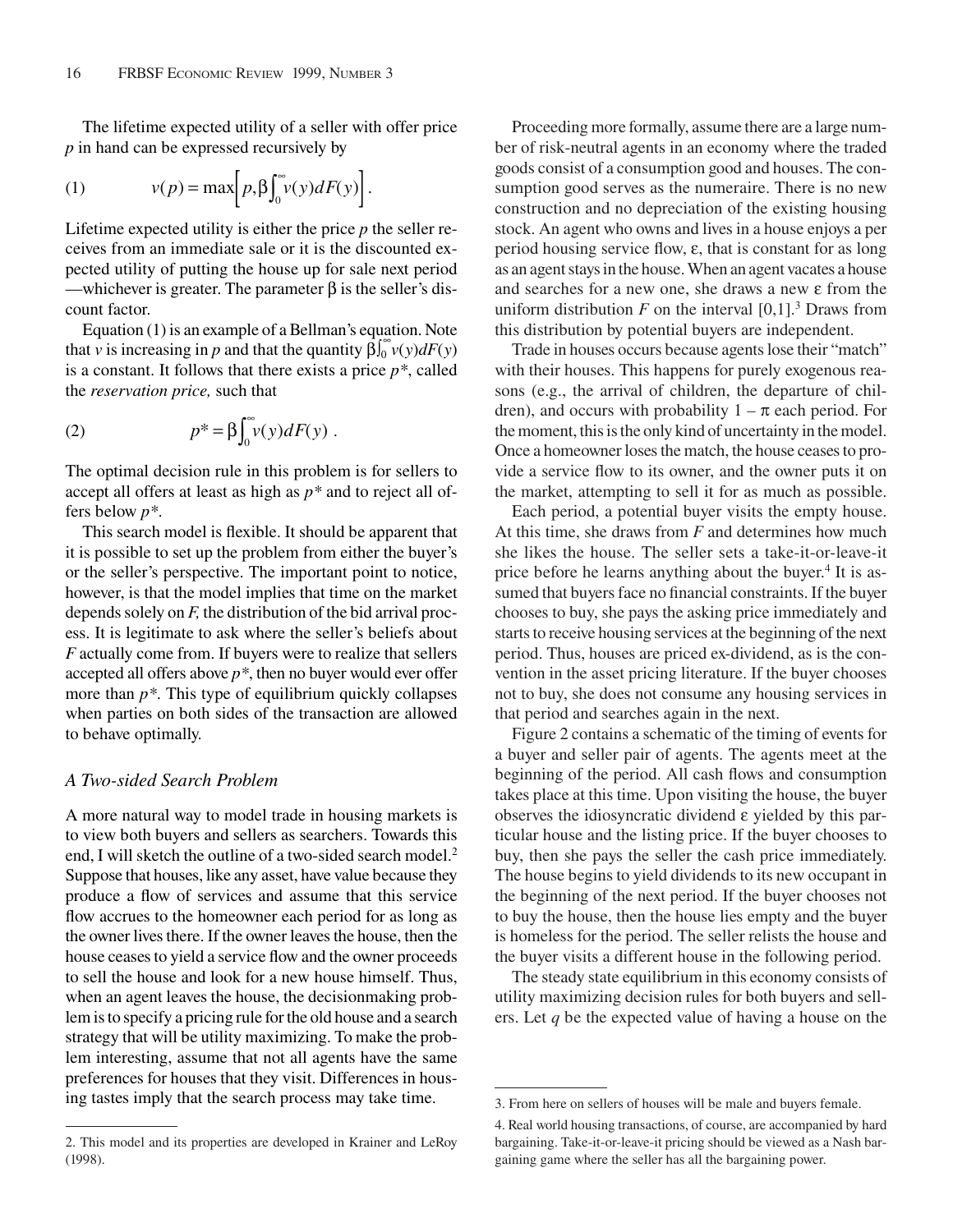#### FIGURE 2

DECISIONMAKING BETWEEN SELLER/BUYER PAIR



market and let  $\mu(p)$  be the probability that a house will sell when the list price is *p.* The seller chooses a price to solve

(3) 
$$
q = \max_{\tilde{p}} \{ \mu(\tilde{p}) \tilde{p} + (1 - \mu(\tilde{p})) \beta q \}.
$$

With probability  $\mu$  the seller receives the asking price for the house. Otherwise the seller puts the house back on the market and tries to sell it again in the next period. The parameter β is a discount factor.

The first order condition that yields the optimal price *p* is

(4) 
$$
\frac{d\mu}{dp}(p-\beta q) + \mu(p) = 0.
$$

The retail price of housing, *p,* and the expected value of having a house on the market (or the wholesale price of housing), *q*, are determined in equations (3)–(4) in terms of  $\mu$ , the probability of sale function. This is the key point of departure between one-sided search models where  $\mu$  is taken exogenously and the two-sided models where  $\mu$  is derived endogenously.

We now describe the optimal behavior of a buyer. We start first with an agent who currently has match  $\varepsilon$  and is scheduled to consume the housing service flow at the beginning of the next period. Define  $v(\varepsilon)$  to be the lifetime expected utility of owning a house yielding service flow  $\varepsilon$ ,

(5) 
$$
v(\varepsilon) = \beta(\varepsilon + \pi v(\varepsilon) + (1 - \pi)(q + s)).
$$

The agent will consume next period's housing service flow with certainty. With probability  $\pi$  the match will persist for another period and the homeowner will continue to consume ε. The match will fail next period with probability  $1 - \pi$ . In this case, the agent must put the house on the market and begin to search again. The house selling process, as we saw above, yields *q* in expected value. The agent is also free to search for a new house at this point. The value of this recovered search option is denoted by *s*. Note that this is the *value* of a house to a particular agent. The value of a house to an owner depends solely on the service flow ε and is very different from the *price.*

If we consider a buyer who is contemplating buying a house with service flow ε for price *p,* then the optimal strategy is to buy if the expected value of the house net of price is greater than the option to search again next period. That is,

$$
(6) \t v(\varepsilon) - p \ge \beta s \ .
$$

This problem has the same form as the seller's problem in the one-sided search model above. Since *v* is strictly increasing in ε and β*s*is constant, there exists an ε\* such that a searching agent is indifferent between buying a house for the quoted price *p* and searching again next period. That is, there exists an  $\varepsilon^*$  such that

(7) 
$$
v(\varepsilon^*) - p = \beta s.
$$

The service flow ε\* is the *reservation service flow,* and plays the same role in the search process as the reservation price discussed above.

A searching agent continues searching if she draws  $\varepsilon$  < ε\* and buys if she draws ε≥ε\*. Therefore, we can write the expected value of search as

(8) 
$$
s = F(\varepsilon^*)\beta s + (1 - F(\varepsilon^*)) \left( \int_{\varepsilon^*}^1 v(\varepsilon) dF(\varepsilon) - p \right).
$$

In order to close the model we note that the probability of sale is simply the probability of drawing  $\varepsilon \geq \varepsilon^*$ , or  $\mu =$  $1 - F(\varepsilon^*)$ , or

$$
(9) \hspace{1cm} \mu = 1 - \varepsilon^* \; ,
$$

when  $F$  is the uniform distribution on [0,1].

Equilibrium is a price of housing *p,* an expectation of the value of a house on the market *q,* an expectation of the outcome from the search process *s,* a reservation service flow  $\varepsilon^*$ , and a belief about the probability that a buyer will purchase a house  $\mu$  when the price is  $p$ . All these variables must satisfy equations  $(3)$ ,  $(4)$ ,  $(7)$ ,  $(8)$ , and  $(9)$ . The equilibrium is a Nash equilibrium: the actions of both sellers and buyers are best responses to each other. Standard fixedpoint arguments can be used to prove the existence of equilibrium. The nonlinear nature of the system of equations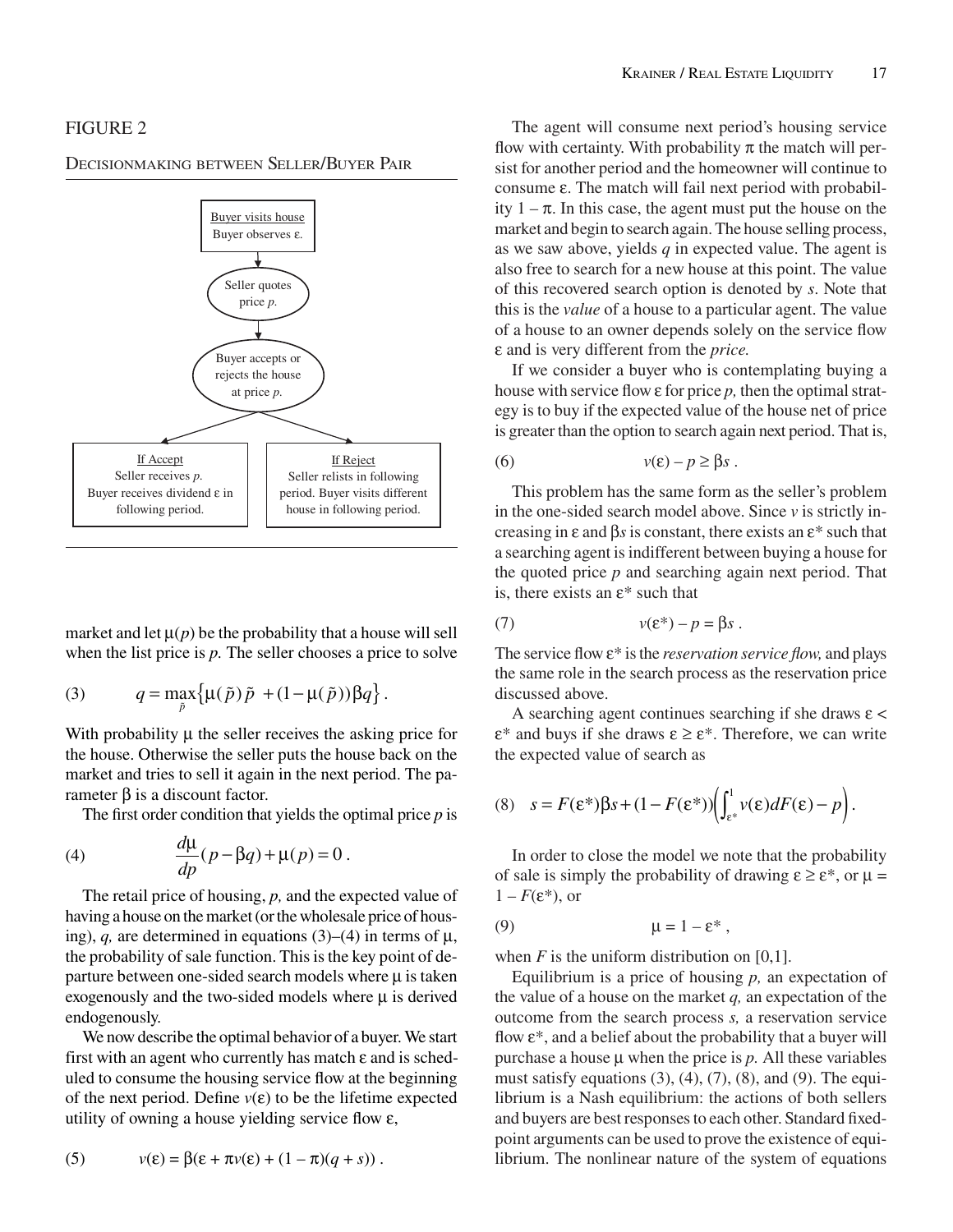makes it difficult to solve the system analytically, but it is routine to solve for the equilibrium numerically.

The primary object of interest in this model is the time a house is on the market. Given the per period probability of sale, µ, it is straightforward to derive the expected time on the market,

(10) *TOM* <sup>=</sup> <sup>1</sup>− µ <sup>µ</sup> .

The immediate observation is that *TOM* is an expected *remaining* duration. This expectation is a constant. It does not depend on the time a house already has spent on the market. This lack of time dependence is a consequence of the choice to abstract from all financing constraints. Sellers in this model are never forced to drop their prices and sell so as to finance a downpayment on another house.

Also, since there is no aggregate risk in the model, note that there can be no state dependence in *TOM*. But aggregate risk can easily be incorporated in the model by redefining the housing service flow to consist of an idiosyncratic component ε and an aggregate component *x,*

$$
(11) \t\t d = \varepsilon + x.
$$

The idiosyncratic component ε has the same interpretation as before. The variable  $x$  is aggregate in that all agents who live in houses receive exactly the same *x.* We assume that  $x$  is a stochastic process that can take on one of two values, a high value  $x^H$  and a low value  $x^L$ . Assume that *x* is a first-order Markov process with transition probability  $1 - \lambda$ . Thus,

(12) 
$$
\Pr(x' = x^k | x = x^k) = \lambda \text{ for } k = L, H.
$$

I adopt this specification because prices of individual houses tend to move together with those in the same neighborhood, city, or even within a broader geographical region. Since it is unlikely that idiosyncratic tastes vary much over time, it makes sense to model this covariation by assuming a common component in all housing service flows. The variable *x* is meant to reflect the aggregate state of the economy. A more concrete interpretation of *x* could include amenity levels such as school quality or the level of crime in the area.<sup>5</sup> It is also possible to interpret  $x$  as a locationspecific component in the housing service process that reflects the value of land. Under this interpretation, shocks to the productivity of the land or to job growth filter their way into house prices through *x.*

By adding a random variable  $x$  to the housing service flow, the equations above that define equilibrium are adjusted to become functions of *x.* Figures 3 and 4 show simulated values of the pricing function  $p(x)$  and the probability

#### FIGURE 3

#### PRICING FUNCTION  $(\beta = 0.95, x^L = 0, x^H = 0.4, \lambda = 0.8)$



of sale function  $\mu(x)$  for different values of  $\pi$ . Note that for all values of  $\pi$ ,  $p(x^H) > p(x^L)$  and  $\mu(x^H) > \mu(x^L)$ . Evidently, good liquidity corresponds to periods when the value of the housing service flow is high and prices are high. Since houses are more likely to sell during these periods, on average, more houses do sell and the volume of sales is greater in this state than in the low state. Thus, the model is able to match the observed correlations between liquidity, prices, and volume. Krainer (1999) argues that this is a natural outcome in markets where asset values fluctuate and agents must search for trading partners. When *x* is high and the value of housing is correspondingly high, sellers raise their prices, but not so high as to choke liquidity. In this kind of environment, sellers demand liquidity because if they fail to sell, they risk the possibility that the state of the economy changes and that they will be forced to sell on less advantageous terms. Likewise, in cold markets when *x* is low, sellers do not demand liquidity. That is, they do not drop their prices to maintain liquidity. Rather, it is optimal to keep prices high. Failure to sell in a cold market is not costly if sellers expect the state of the economy to improve. Thus, it is optimal for sellers to follow the old dictum and wait out a cold real estate market.

The modeling assumption that drives these results is the inability of sellers to hedge changes in the opportunity cost 5. See Gabriel, Mattey, and Wascher (1996). of failing to sell their houses. As stated above, pricing a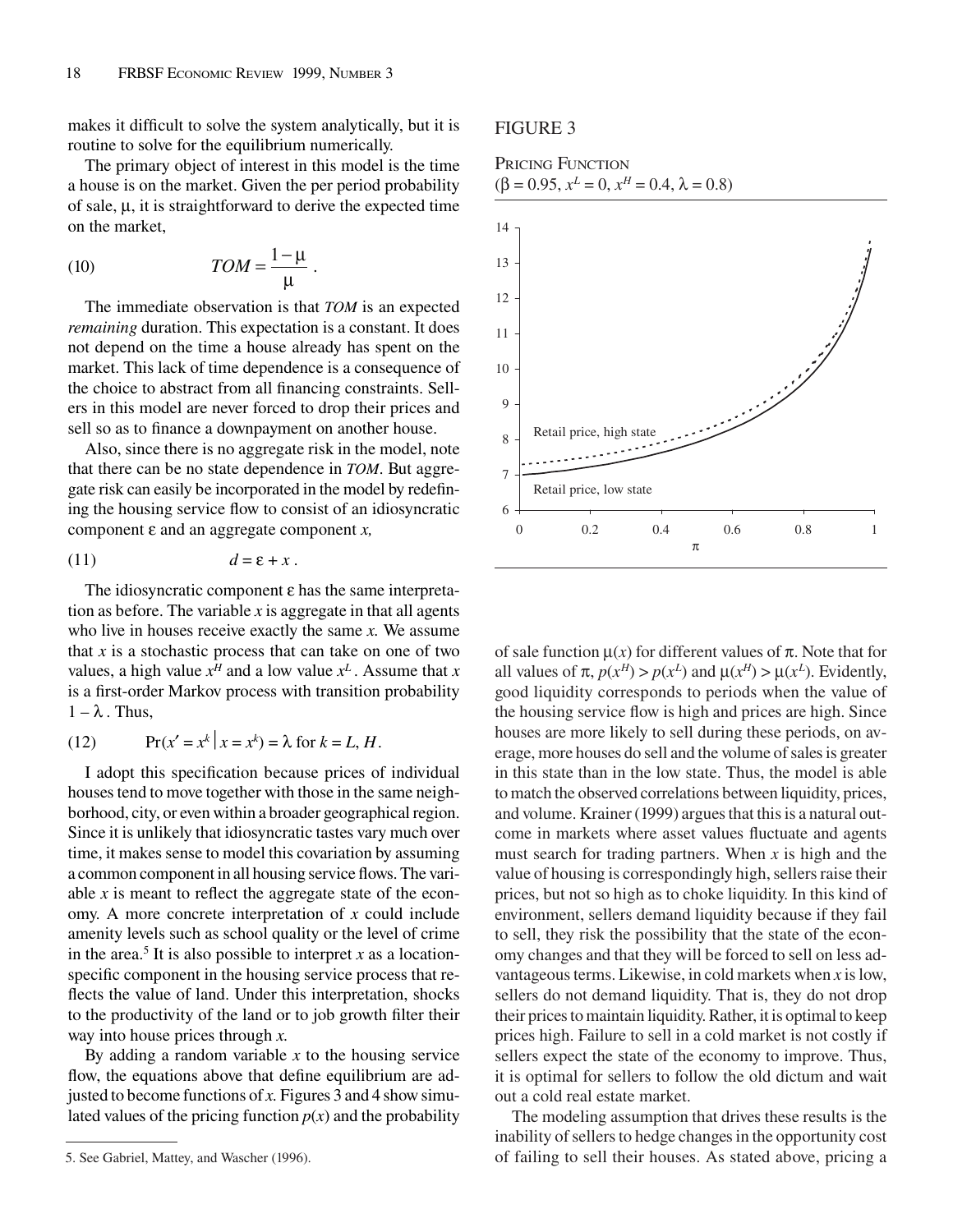### PROBABILITY OF SALE FUNCTION  $(\beta = 0.95, x^L = 0, x^H = 0.4, \lambda = 0.8)$



house high in a hot market is risky because the state variables of the economy are stochastic. Sellers are anxious to sell quickly in hot markets because they do not want to be caught with an empty house during a cold market. If sellers are allowed to rent out empty houses at a price that is perfectly correlated with the value of the housing service flow, then fluctuations in liquidity completely disappear and real estate prices incorporate all changes in real estate values. That is, expected returns for the marginal buyer are constant. The fact that moral hazard discourages many homeowners from renting out their empty houses suggests that fluctuating liquidity is a natural feature of owner-occupied real estate markets.

## II. EMPIRICAL STRATEGIES FOR STUDYING TIME ON THE MARKET

The model developed above is overly simplistic for the sake of tractability. There are two parameters in the model:  $1 - \pi$ , the per period probability of moving, and  $1-\lambda$ , the per period probability that the state variable *x* changes value. The model places no restrictions on these probabilities except that they lie between zero and one. The chief result of the model is the joint derivation of a probability of sale function  $\mu(x)$  and a pricing function  $p(x)$  that implies that house prices, liquidity, and transaction volume be positively correlated, as in fact they are in the data. As far as causation, the model is silent and simply assumes that the evolution of the state variable *x* drives the economy. The remainder of this paper is devoted to searching for candidate *x* variables and assessing their ability to "explain" time on the market in a reduced form setting.

The most prevalent technique for studying durations of any kind is the use of hazard models.<sup>6</sup> The hazard function specifies the time *t* probability of an event occurring at time *T,* given that the event has not yet occurred. Formally, the hazard function is defined as

(13) 
$$
\theta(t;x) = \lim_{dt \to 0} \frac{\Pr(t \leq T < t + dt | t \leq T, x)}{dt}.
$$

As in the theoretical section, *x* is a vector of covariates that influence the hazard function.7

The probability of selling a house in a given period is analogous to the per period hazard rate. All predictions about how the probability of sale varies with time and with other variables are really predictions about the shape of the hazard function. In the model presented in this paper, the probability of sale is independent of how long the house has been on the market, implying that the hazard function is a constant function of time. The model predicts that the probability of sale depends on the aggregate state of the economy. Thus, one should detect a statistically significant relationship between the marketing times and variables such as employment growth and interest rates.

The first specification of the hazard function that I consider is the exponential hazard given by

(14) 
$$
\theta(t; x) = \gamma \exp(x'\xi).
$$

Here, *x* is a vector of covariates and  $\xi$  a vector of parameters. The parameter  $\gamma$  is the underlying hazard rate, or the baseline hazard, which results when all covariates take on zero value. Note that the exponential hazard function, like the probability of sale function developed above, does not depend on time.

Since the constant hazard model is likely to be too constraining for empirical work, I also consider a generalization of the exponential hazard, the Weibull hazard function, given by

(15) 
$$
\theta(t; x) = \gamma \alpha(\gamma t)^{\alpha - 1} \exp(x' \xi).
$$

<sup>6.</sup> See Kalbfleisch and Prentice (1980) and Lancaster (1990) for extensive discussion of hazard model estimation.

<sup>7.</sup> It also is possible to make the covariates functions of time. This specification is useful for problems such as modeling the time to mortgage prepayment, where the time path of interest rates influences the decision. In this study, average times to sale are sufficiently short (two months), so I have elected not to incorporate time-varying covariates.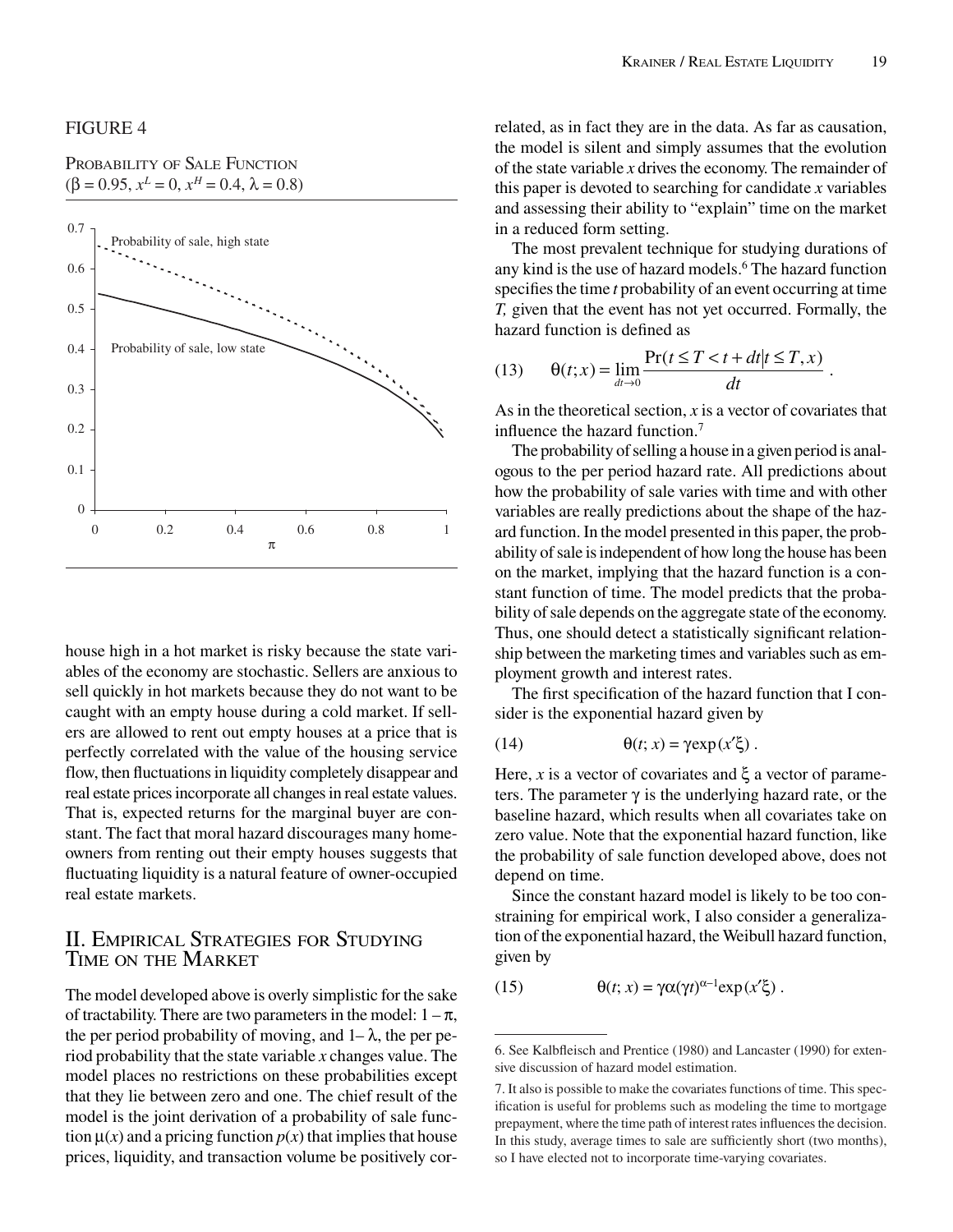The Weibull model is characterized by a scale parameter  $\alpha$ , which, together with time *t*, determines the slope of the hazard function. If  $\alpha > 1$  then the hazard is increasing, meaning that houses that have already been on the market a long time are more likely to sell. Increasing hazards might be observed if sellers lowered their asking prices after a long duration on the market. The opposite situation obtains if  $\alpha$  < 1. A decreasing hazard might result from buyers inferring that houses with long marketing times are lemons. The Weibull hazard reduces to the exponential hazard in the special case of  $\alpha = 1$ .

The third specification that I consider, the Cox model, is semiparametric in nature. Suppose that the hazard function for a particular house *i* takes the form

(16) 
$$
\theta_i(t; x) = \theta_0(t) \exp(x'\xi).
$$

Here,  $\theta_0(t)$  is the baseline hazard. Given another house *j*, the hazard ratio takes the form

(17) 
$$
\frac{\theta_i(t;x)}{\theta_j(t;x)} = \exp(\Delta x' \xi),
$$

where ∆*x* is the difference between the covariates associated with the two houses. The Cox model is semiparametric because estimation of ξ does not require one to specify the functional form of the underlying hazard  $\theta_0(t)$ .

All three specifications are examples of proportional hazard models. This model class is particularly useful because it enables researchers to compute easily how the hazard rate of otherwise identical houses varies with changes in one of the covariates. For example, in the Cox model, if  $x<sub>l</sub>$  is the mortgage interest rate (in percentage terms), then  $exp(\xi_l)$  is the relative likelihood that the same house will sell when the interest rate is one percentage point higher.

#### *Data and Results*

The data are from East Bay Regional Data (EBRD), a multiple listings service that covers Alameda County, Contra Costa County, and parts of Solano County. EBRD collects these data for, among other purposes, calculating the median house price in a given market, tracking the volume of sales, and providing member realtors with data to price houses using comparables. The data range from winter 1992 to spring 1998. This sample period corresponds to nearly one complete real estate cycle for the Bay Area.

I use data from six adjacent East Bay municipalities: Alameda, Albany, Berkeley, Emeryville, Oakland, and Piedmont. The raw dataset contains 29,305 observations. Of this total, 14,303 (49 percent) of the listings culminated in sales. The remaining listings were either allowed to expire or were withdrawn by the seller. In cases of withdrawals and expirations, the observation is treated as right-censored at the termination date. There are many instances where an owner lists a house, withdraws it, and then relists the house later.8 In this case, I treat the first listing as a censored observation and calculate time on the market to be the time elapsed between the second (or final) listing and the sale.

Each observation in the dataset includes the original list price, the final sale price, as well as property-specific information such as the address, the type of structure (singlefamily detached or condominium) the number of baths, the number of bedrooms, square footage, age, and whether or not the property is covered by a homeowner's association. The dataset also includes the dates of original listing, the pending date or the date escrow is opened, and the closing date. For this study, time on the market corresponds to a marketing time. Thus, time on the market is calculated as the time elapsed between the original listing and the pending date. Summary statistics of the variables are set forth in Table 1.

The theory presented here suggests that time on the market depends on the aggregate state of the economy. In practice, the relevant set of state variables will include local economic variables and financial market variables. Homebuyers require a downpayment in order to purchase a house. Accordingly, variables that contribute to household wealth, such as the growth in personal income and the growth in employment, are candidates for covariates. Of these two variables, housing economists traditionally concentrate on the growth in local employment, because job creation not only adds to household wealth, but also stimulates housing demand due to the migration of households into the market to fill the newly created jobs. Growth in employment also may reflect an increase in local productivity, which should affect house prices if land is a part of the production function. The job growth data are provided by the Bureau of Labor Statistics.<sup>9</sup> As can be seen in Figure 5, Bay Area job growth has risen steadily over the course of the sample period. Leading into the hot market, local job growth was dramatic, eclipsing the national average.

Financial market variables also will affect the housing market because most people finance their housing purchases. Thus, the level and expectations about future mortgage interest rates will be important in the housebuying decision. The mortgage interest rate data used in this study are taken from Freddie Mac's (Federal Home Loan Mortgage Corporation) primary mortgage market survey. Figure 6

<sup>8.</sup> The second list price is usually, but not always, lower than the first. Anecdotally, realtors report that sellers who withdraw a house oftentimes perform mild renovations before relisting, such as painting the interior or improving the landscaping.

<sup>9.</sup> The Bay Area reporting region consists of San Francisco, Oakland, San Jose, Santa Rosa, and Vallejo-Fairfield-Napa MSAs.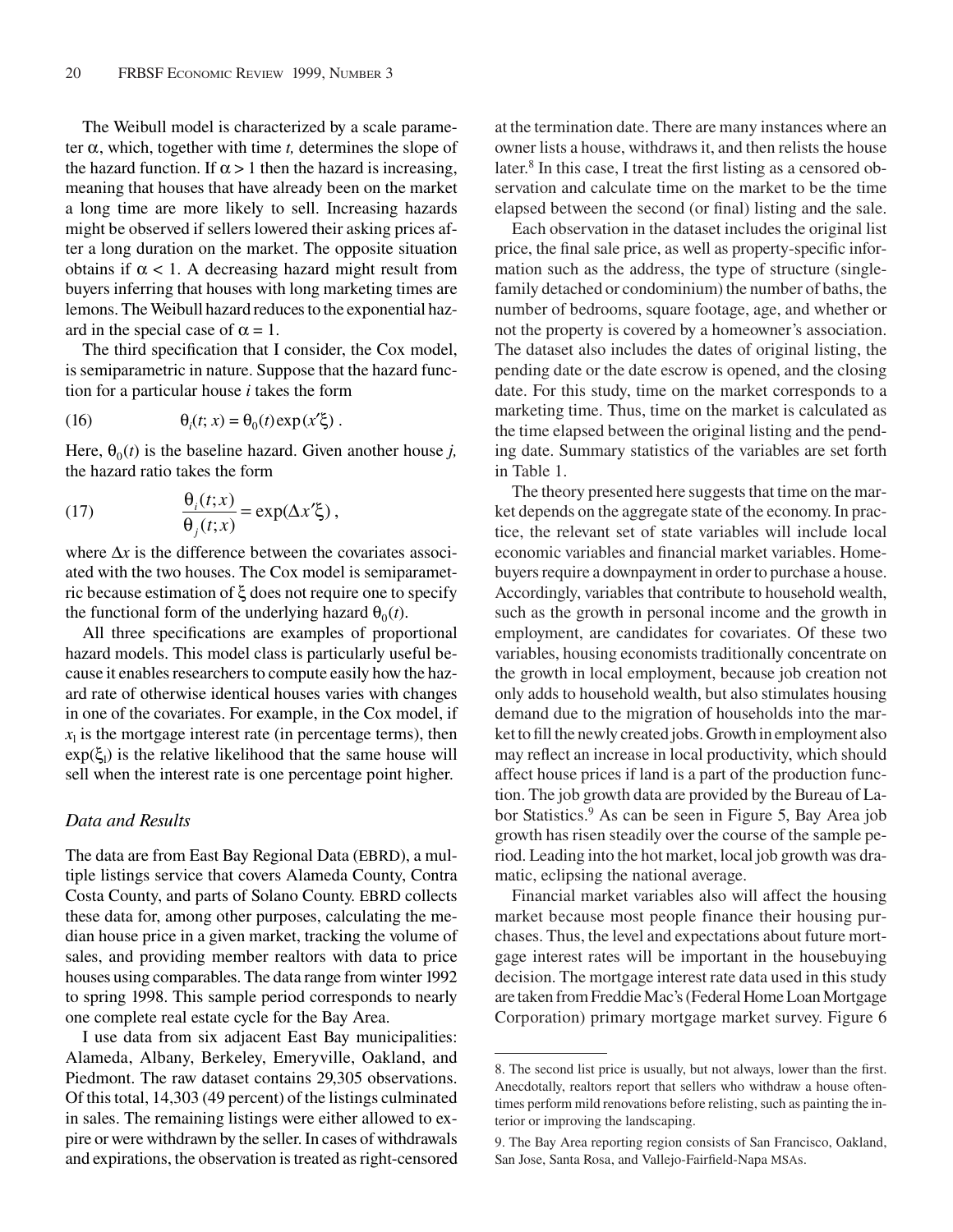### SUMMARY STATISTICS

SAMPLE CHARACTERISTICS OF HOUSES SOLD, 1992–1998

| <b>VARIABLE</b> | MEAN    | <b>STANDARD DEVIATION</b> | <b>MINIMUM</b>   | <b>MAXIMUM</b> |
|-----------------|---------|---------------------------|------------------|----------------|
| Bedrooms        | 2.70    | 0.94                      | $\mathbf{1}$     | 9              |
| Bathrooms       | 1.61    | 0.73                      | $\mathbf{1}$     | $\overline{7}$ |
| Square feet     | 1,575   | 744                       | 420              | 11,067         |
| Age             | 58      | 31                        | $\boldsymbol{0}$ | 99             |
| List price      | 244,354 | 171,287                   | 14,900           | 3,950,000      |
| Sold price      | 237,340 | 165,244                   | 10,000           | 3,300,000      |
| Time on market  | 68      | 78                        | $\mathbf{1}$     | 816            |
| Condominium     | 0.144   |                           |                  |                |
| List in summer  | 0.268   |                           |                  |                |
| Observations    | 14,303  |                           |                  |                |

# FIGURE 5

#### ANNUAL JOB GROWTH



SOURCE: Bureau of Labor Statistics

# FIGURE 6

# EFFECTIVE COST OF MORTGAGE FINANCE



SOURCE: FHLMC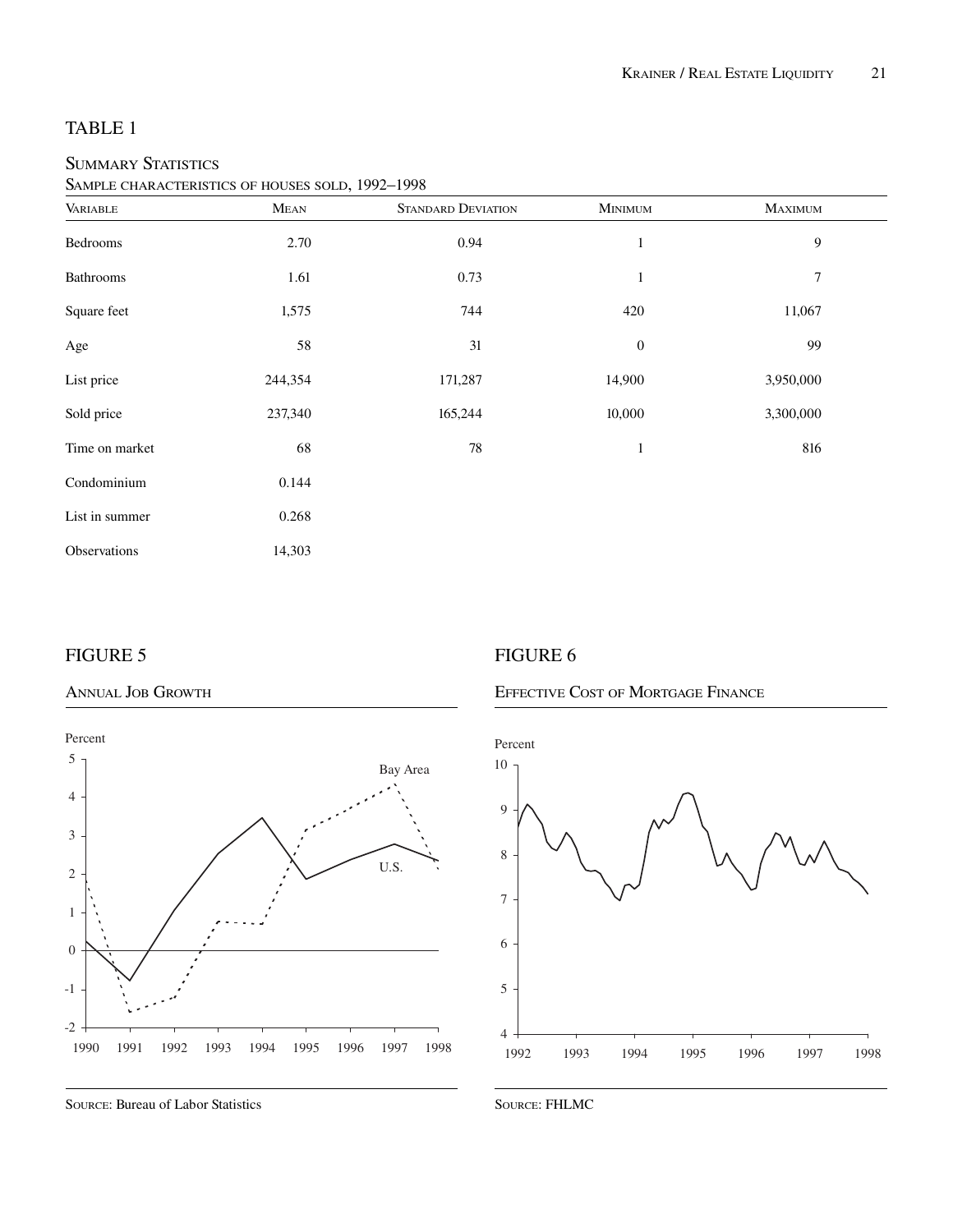plots the benchmark mortgage rate plus an adjustment for points charged. I have assumed that one point is worth ten basis points. I use this composite measure rather than each variable separately because there appears to have been a break in the points series during the winter of 1997—precisely the time when the Bay Area real estate market was heating up.

Ignored in the analysis up to this point is the notion that the real estate market is highly segmented by type and quality of the housing unit. Most realtors will testify that high priced houses and houses with unusual configurations have a longer waiting time on the market—allegedly because the demand is much thinner in these submarkets. No such segmentation exists in the theoretical model. However, it is possible to recast the degree of heterogeneity in housing characteristics either as a statement about the distribution of the housing service flow ε or as a statement about the waiting time until a potential buyer visits the house for sale. That is, it is possible to assume that potential buyers for a certain type of house arrive every  $n > 1$  periods instead of every period. Either way, in equilibrium, thinning out the market should cause the expected time on the market to increase.

Empirically, we can study how time on the market depends on features of the house in question by constructing an index that measures the degree to which a house is unusual. Following Haurin (1988), this index takes the form

(18) 
$$
I_i = \sum_{j=1}^J \varphi_j \left| h_{ij} - \overline{h}_j \right|.
$$

In this specification a house *i* is defined by *j* different characteristics. The atypicality of house *i* is measured by the sum of the absolute deviations of the house's characteristics from the sample means of the characteristics. These deviations, in turn, are weighted by the shadow prices of the house characteristics,  $\varphi_i$ . I assume that the shadow prices can be estimated from the hedonic pricing function

(19) 
$$
p_i = \varphi_0 h_{i1}^{\varphi 1} h_{i2}^{\varphi 2} \cdots h_{iJ}^{\varphi J}.
$$

The results from the hedonic regression are in Table 2. The price and house characteristic variables are in logs. I also included dummy variables for the year and season of listing.

The good fit and statistical significance of the explanatory variables in the table are typical of hedonic regressions. On the whole, the signs of the regression coefficients are not surprising. For example, houses with more square footage and more bathrooms command higher prices. The coefficient on the bedroom to square footage ratio is negative. At first, this may seem puzzling as houses with more bedrooms might be thought to be more valuable. However, a large number of bedrooms per square foot is an indicator

#### TABLE 2

HEDONIC REGRESSION

 $\log(p) = \varphi_0 + \varphi_1 \log(h_1) + \ldots + \varphi_J \log(h_J) + \nu$ 

| $\cdot$          |                    |                        |
|------------------|--------------------|------------------------|
| <b>VARIABLE</b>  | <b>COEFFICIENT</b> | <b>STANDARD ERRORS</b> |
| Intercept        | 4.827              | 0.107                  |
| <b>Bathrooms</b> | $0.147*$           | 0.012                  |
| Bedrooms/sq feet | $-0.181*$          | 0.015                  |
| Square feet      | $0.904*$           | 0.015                  |
| Age              | $-0.065*$          | 0.004                  |
| Condominium      | $-0.113*$          | 0.012                  |
| Piedmont         | 0.488*             | 0.021                  |
| $R^2$            | 0.61               |                        |
| F(14, 14288)     | 1,567              |                        |
|                  |                    |                        |

\* Statistically significant at the l% level.

that the house may be a rental property. The age of a house has a negative effect on its price. The interpretation of the age coefficient, however, is complicated. On the one hand, old houses can fall into disrepair or may not offer the same kitchen size or amount of closet space as more modern houses do. Alternatively, age also can serve as a proxy for an established neighborhood and have a positive effect on the house price

In the specification above, prices are allowed to vary over time. But note that house characteristics are held constant. Wallace (1996) points out that new construction and remodeling can lead to large changes in the means of housing characteristics. We can imagine similar problems of drift over time if we were to generalize the hedonic function to include quality of life variables.10 While the East Bay has a dynamic housing market, it is unlikely that these mean shifts are important over this relatively short sample period.

#### *Model Estimation*

Once the atypicality variable has been constructed, it is possible to study the effects of various economic factors on time on the market. The estimation results are set forth in Table 3. All models are estimated by maximum likelihood.

The parameter estimates in Table 3 reflect the influence of the covariates on the hazard rate. Thus, a positive coefficient implies that the covariate is positively related to liquidity. The first point to notice is that, not only are the signs

<sup>10.</sup> Gabriel, Mattey, and Wascher (1996 and 1999) study whether changes in amenities can explain migration patterns.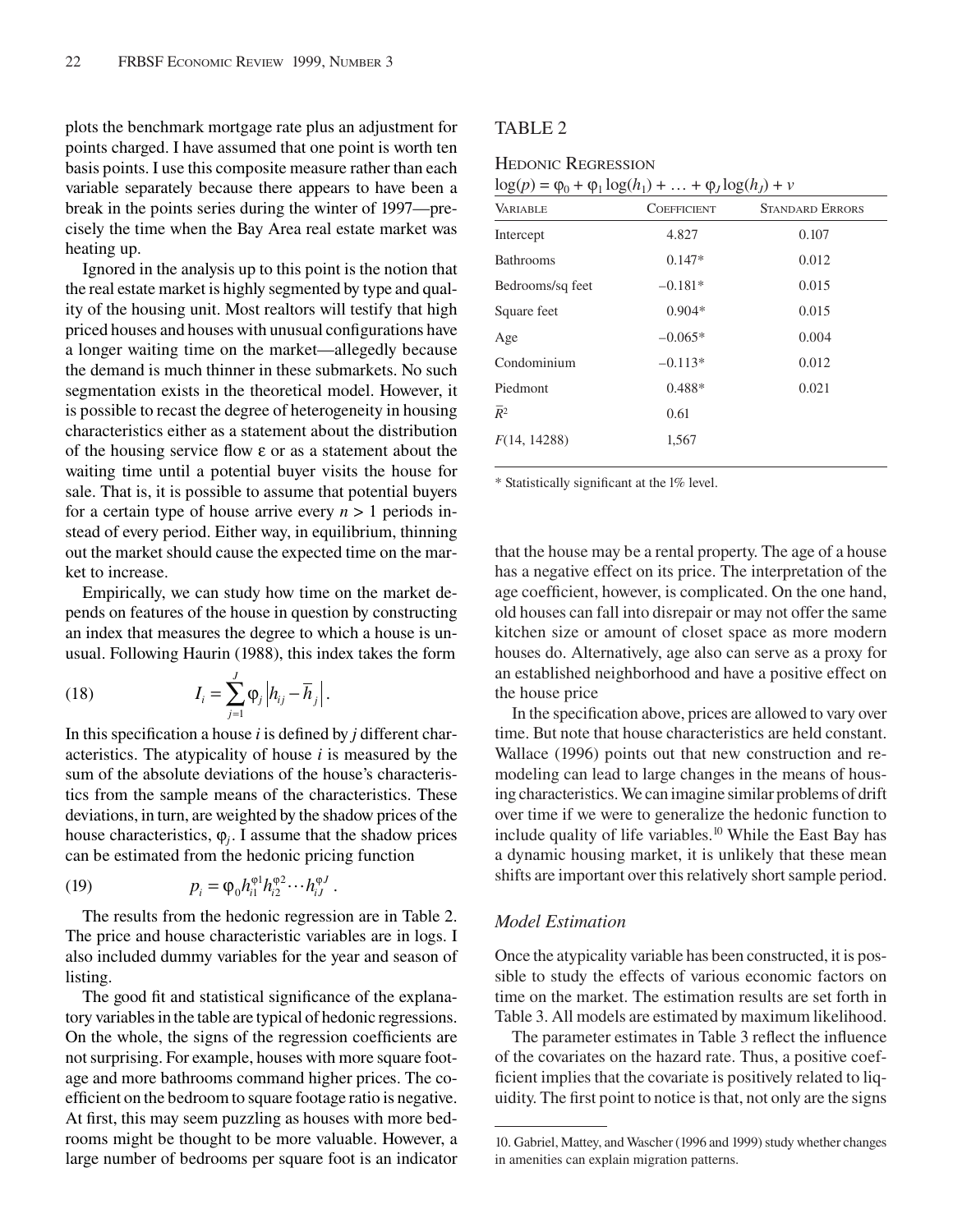## TABLE 3

#### HAZARD MODELS

|                         | EXPONENTIAL          | WEIBULL              | Cox            |
|-------------------------|----------------------|----------------------|----------------|
| Intercept               | $-3.517*$<br>(0.115) | $-2.583*$<br>(0.117) |                |
| Atypicality             | $-1.04e^{-7}$        | $-8.42e^{-8}$        | $-7.07e^{-8}$  |
|                         | $(5.08e^{-8})$       | $(5.24e^{-8})$       | $(5.29e^{-8})$ |
| Piedmont                | $0.460*$             | $0.458*$             | $0.464*$       |
|                         | (0.050)              | (0.051)              | (0.050)        |
| Term spread             | $0.277*$             | $0.257*$             | $0.250*$       |
|                         | (0.018)              | (0.018)              | (0.018)        |
| Effective mortgage rate | $-0.334*$            | $-0.313*$            | $-0.305*$      |
|                         | (0.015)              | (0.015)              | (0.015)        |
| Employment growth       | $0.114*$             | $0.102*$             | $0.098*$       |
|                         | (0.009)              | (0.009)              | (0.009)        |
| $\alpha$                |                      | 0.791<br>(0.006)     |                |
| $\chi^2(k)$             | 705                  | 630                  | 603            |

NOTES: Standard errors are in parentheses.

\* Significant at the 5% level.

of the estimated coefficients the same across the three different model specifications, but the estimates themselves are quite similar. Recalling that the exponential hazard model is just a special case of the Weibull model when  $\alpha = 1$ , we might think that the similarity in the coefficients is evidence in favor of the exponential hazard. However, a formal test of the hypothesis that  $\hat{\alpha} = 1$  is rejected.<sup>11</sup>

As expected, the degree to which a house is atypical harms the liquidity of the asset. But note that the measured effect of atypicality is extremely small in all three models. We must bear in mind, however, that this coefficient measures the influence of the *index* on the hazard rate and thus depends on the way the index has been constructed. The negative coefficient implies that houses with characteristics far from the mean are less liquid. Thus, unusually configured houses are less liquid than houses with more standard configurations. It is important to note that the negative sign on this coefficient does not imply that adding another bathroom reduces the house's liquidity.

Whether or not the house is in Piedmont has a positive effect on liquidity. This is not surprising, as Piedmont is thought to be a desirable place to live for, among other reasons, the quality of its schools. The statistical significance of this location-specific variable does, however, serve as a

reminder that neighborhood effects are important in real estate markets and can create omitted variable problems in statistical estimation.

Intuitively, high interest rates reduce the purchasing power of potential buyers in the market, and the data clearly support this notion. The coefficient on the effective cost of mortgage finance is –0.334 and is statistically different from zero. This result suggests that when interest rates rise and housing becomes less affordable, sellers do not automatically lower their prices so as to maintain the liquidity of the market.

The term spread is defined to be the difference between the yield on the 30-year Treasury bond and the 3-month Treasury bill at the time of sale. This variable is meant to capture expectations about the future path of interest rates. If the expectations hypothesis is correct, then a steeply sloped term structure suggests that short-term rates will rise in the future. Of course, if the slope of the term structure is steeply sloped, then long-term interest rates (i.e., mortgage interest rates) also are likely to be high, and we might expect the coefficient on the term spread variable to be negative. However, the level of long-term rates is already controlled for by the mortgage interest rate variable. The positive coefficient on the term spread can be interpreted to mean that sellers are anxious to execute their trades before an expected change in rates. Thus, they are anxious to execute their trades before the change in state. Sellers price their houses so that they are liquid, and buyers search less.

The other local economic variable expected to influence the housing market is a measure of changes in wealth. While income growth and consumption in a narrowly defined region are difficult to measure accurately, employment growth is measured relatively more cleanly. In all three model specifications, the estimated coefficient on job growth is positive—markets that have experienced recent growth tend to be more liquid. Job growth affects the housing market directly by its impact on demand. New jobs often draw new workers into the area who will need housing. New jobs also might reflect a strong and stable economy, prompting existing homeowners to trade up. The link to the theory is that in settings where housing demand is strong, it is optimal for sellers to price their houses so as to be liquid.

One particularly useful feature of the Cox model is that the estimated coefficients can be used to calculate relative odds ratios. To do this, we compare the estimated hazard rates for two houses that are identical except for differences in one of the covariates. The covariates of primary interest are the two external covariates—the job growth variable and the interest rate variable. The experiment is to compare house liquidity at the height of the hot market (7 percent effective interest rate and 3.5 percent job growth) to predicted liquidity when these covariates take on their

<sup>11.</sup> The 95% confidence interval for  $\hat{\alpha}$  is [0.79, 0.81].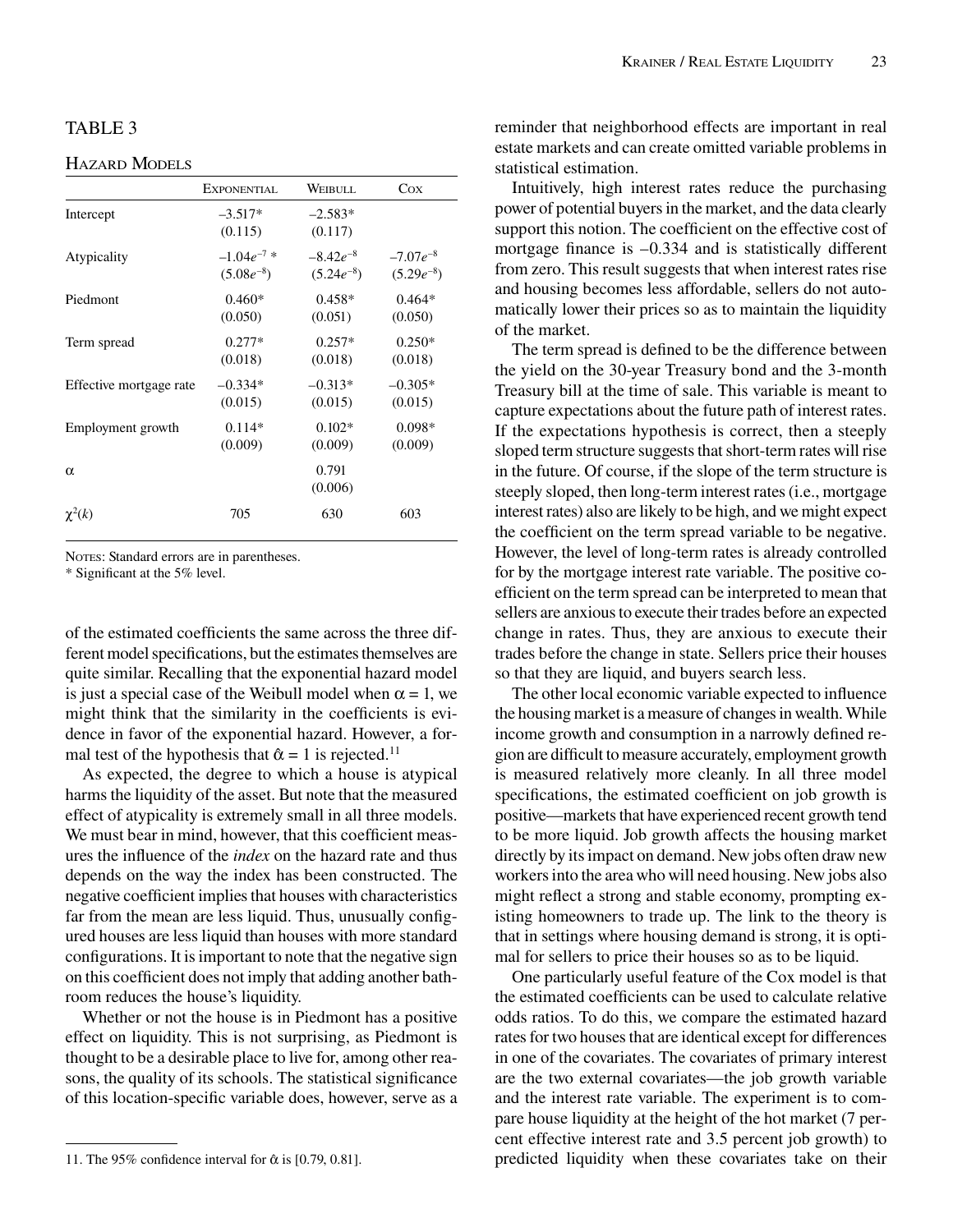mean values. I also look at liquidity for a cold market scenario (10 percent interest rate and zero percent job growth). The results from this exercise are contained in Table 4.

For the case of single-family detached housing, a house is 1.34 times more likely to sell on any given day if the effective mortgage rate is 7 percent than it would if it were for sale when the effective rate was the sample average of 8 percent. Similarly, a 10 percent effective mortgage rate makes the house only 0.55 times as likely to sell on a given day, relative to the sample average. The estimated hazard rate is much more sensitive to interest rates than it is to job growth. For single-family houses, a house that is selling when the six-month job growth rate has been 3.5 percent (annualized) is 1.18 times more likely to sell than if it were listed during a time with average job growth (1.9 percent).

One interesting piece of evidence that emerges from the analysis is confirmation that the single-family housing market and the condominium market behave differently over the course of the real estate cycle. In terms of time series averages, the mean time on the market for a house is 95 days, while the mean time for condominiums is 124 days. The two markets also behave differently with respect to shocks. Note from Table 4 that the job growth sensitivities of the two markets are comparable, with the single-family housing liquidity slightly more volatile with respect to changes in the job growth rate. The responses of liquidity are more pronounced to interest rate shocks. The per period probability of sale of a condominium is 1.41 times higher when the effective mortgage rate is 7 percent, as opposed to a house that is 1.34 times as likely to sell during this low interest rate environment. This finding seems to agree with the idea that the condominium market has a different clientele from the single-family housing market. Condominium buyers, at least in the San Francisco Bay area, tend to be younger households for whom the binding constraint is meeting a monthly mortgage payment and, in particular, coming up with a downpayment.

#### TABLE 4

#### RELATIVE ODDS RATIOS

| <b>HOUSES</b><br><b>ONLY</b> | <b>CONDOMINIUMS</b><br><b>ONLY</b> |
|------------------------------|------------------------------------|
| 1.59                         |                                    |
| 1.34                         | 1.41                               |
| 0.55                         | 0.50                               |
| 0.83                         | 0.86                               |
| 1.18                         | 1.14                               |
|                              |                                    |

NOTE: Standard errors are in parentheses.

#### *Robustness*

Two primary questions arise from the empirical work. First, it is striking that the relationship between house characteristics and time on the market is so weak.<sup>12</sup> In part this finding reflects the fact that large, atypical houses make up only a small fraction of the total observations in this sample. Perhaps understandably, final transaction data involving these houses often goes unrecorded. It is also possible that this weak relationship is due to the atypicality measure itself. One way to test whether the atypicality index is an adequate way of summarizing the relevant information about house characteristics is to insert observed house characteristics directly into the hazard function and study their influence on the hazard rate. Table 5 contains the estimates of the hazard function when the atypicality index is replaced by the number of bathrooms, the ratio of bedrooms to square footage, and the number of square feet.

Table 5 reveals that the coefficient estimates on the number of bathrooms and the square footage are not statistically significant from zero. In contrast, there is a strong negative relationship between liquidity and the ratio of bedrooms to square footage. This is not too surprising, as we already noted in the hedonic regression (Table 2) that this variable was strongly related to price. The estimated coefficients on the job growth variable are not markedly different from the specification where atypicality was measured by a single index. It is interesting, however, to note in Table 5 that the interest rate coefficients are much smaller in absolute value than in the original specification.

A second critique of the empirical work is that the estimated relationships between house marketing times and the covariates may not be robust, but rather are influenced by a low frequency time trend in the data. Recalling Figure 1, there has been a downward trend in the time on the market series beginning in the winter of 1994 and persisting to the end of the sample period in 1998. To address this concern, I add a time trend to the list of covariates and reestimate the models in Table 3. The results are contained in Table 6.

Once again, the coefficient on the atypicality index is insignificantly different from zero. The estimated coefficients on the interest rate and job growth variables retain the same signs as before. However, the estimated coefficients on the interest rate variables are slightly smaller in absolute value than in Table 3. The relationship between the job growth

<sup>12.</sup> It is possible to argue that the house characteristics collected in this dataset—the number and kinds of rooms and the size—are not the most important characteristics. Characteristics such as the neighborhood quality, nearby amenities, and other intangible qualities will influence price and liquidity, but remain essentially unobservable to the econometrician.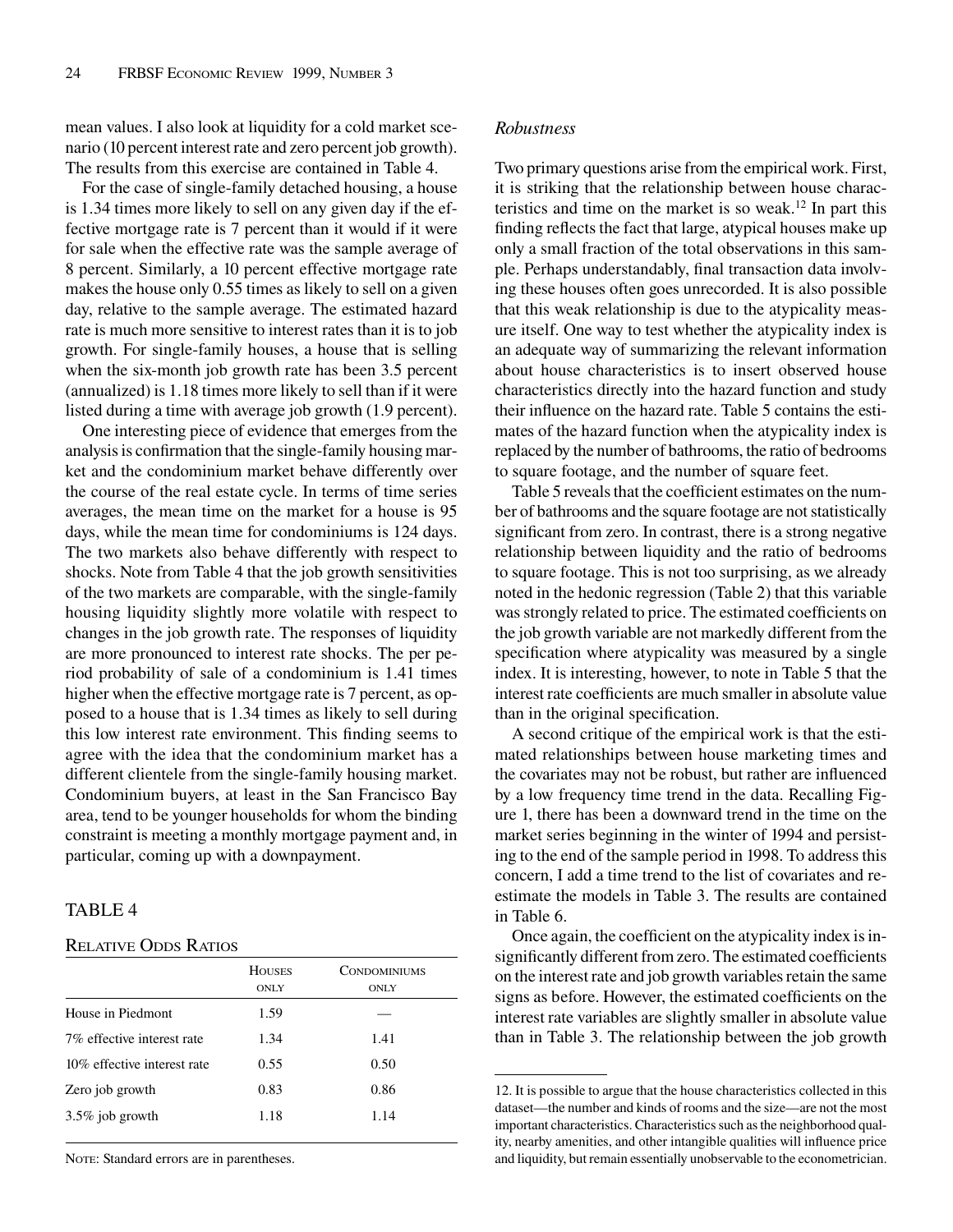### TABLE 5

## HOUSING CHARACTERISTICS IN THE HAZARD FUNCTION

|                         | EXPONENTIAL          | WEIBULL              | Cox            |
|-------------------------|----------------------|----------------------|----------------|
| Intercept               | $-3.913*$<br>(0.141) | $-2.890*$<br>(0.143) |                |
| <b>Bath</b>             | $-0.015$             | $-0.019$             | $-0.023$       |
|                         | (0.016)              | (0.016)              | (0.016)        |
| Bed/square feet         | $-260.128*$          | $-258.802*$          | $-257.688*$    |
|                         | (17.168)             | (17.343)             | (17.430)       |
| Square feet             | $6.29e^{-7}$         | $4.71e^{-6}$         | $8.61e^{-6}$   |
|                         | $(1.45e^{-5})$       | $(1.50e^{-5})$       | $(1.53e^{-5})$ |
| Piedmont                | $0.351*$             | $0.348*$             | $0.351*$       |
|                         | (0.052)              | (0.051)              | (0.051)        |
| Term spread             | $0.146*$             | $0.257*$             | $0.143*$       |
|                         | (0.017)              | (0.018)              | (0.017)        |
| Effective mortgage rate | $-0.198*$            | $-0.197*$            | $-0.195*$      |
|                         | (0.014)              | (0.014)              | (0.014)        |
| Employment growth       | $0.161*$             | $0.135*$             | $0.126*$       |
|                         | (0.009)              | (0.009)              | (0.009)        |
| $\alpha$                |                      | 0.801<br>(0.006)     |                |
| $\chi^2(k)$             | 1,218                | 976                  | 907            |

| KRAINER / REAL ESTATE LIQUIDITY | 25 |
|---------------------------------|----|
|---------------------------------|----|

#### TABLE 6

#### HAZARD MODELS WITH TIME TREND

|                         | EXPONENTIAL        | WEIBULL           | $\cos$          |
|-------------------------|--------------------|-------------------|-----------------|
| Intercept               | 13.982*<br>(1.208) | 7.865*<br>(1.223) |                 |
| Atypical                | $-1.58e^{-7}$ *    | $-1.39e^{-7}$ *   | $-1.33e^{-7}$ * |
|                         | $(5.78e^{-8})$     | $(5.91e^{-8})$    | $(5.96e^{-8})$  |
| Piedmont                | $0.514*$           | $0.497*$          | $0.496*$        |
|                         | (0.051)            | (0.051)           | (0.051)         |
| Term spread             | $0.115*$           | $0.122*$          | $0.127*$        |
|                         | (0.017)            | (0.017)           | (0.017)         |
| Effective mortgage rate | $-0.163*$          | $-0.175*$         | $-0.179*$       |
|                         | (0.015)            | (0.015)           | (0.014)         |
| Employment growth       | $0.284*$           | $0.211*$          | $0.126*$        |
|                         | (0.013)            | (0.013)           | (0.009)         |
| $\alpha$                |                    | 0.809<br>(0.006)  |                 |
| $\chi^2(k)$             | 1.094              | 723               | 627             |

NOTES: Standard errors are in parentheses.

\* Significant at the 5% level.

NOTES: Standard errors are in parentheses.

\* Significant at the 5% level.

variable and liquidity is strengthened when a time trend is included in the hazard function. While these differences in coefficient estimates appear to be small, the differences are important in economic terms. Recall from the odds ratio exercise in Table 4 that changes in liquidity due to a unit change in the value of a covariate, say  $x_1$ , is calculated not as  $\xi_1$ , but as  $exp(\xi_1)$ .

# III. CONCLUSION

In this paper I develop a search model of the real estate market where prices and liquidity are determined endogenously. When the value of the housing service flow is allowed to fluctuate, liquidity also fluctuates. In periods when the housing service flow is high, sellers do not raise their prices to take full advantage of the increase. Rather, they demand greater liquidity so as to complete the sale before the market turns against them. In periods when the housing service flow is low, sellers do not drop their prices in order to achieve the same amount of liquidity as in the hot market. Rather, prices are sticky because sellers find it optimal to "fish" for a buyer who attaches an unusually high private value to the house. This fishing takes time, and the market becomes cold. This behavior by sellers is optimal because the opportunity cost of failing to sell in a cold market is relatively low—a seller can always wait until the next period hoping to sell in a better market.

Using data from the San Francisco Bay Area, I search for variables that drive the value of the housing service flow postulated in the theoretical section. I establish a statistical link between time on the market and the interest rate, the slope of the term structure, and the job growth rate. I detect a weak relationship between liquidity and the degree to which a house is atypical.